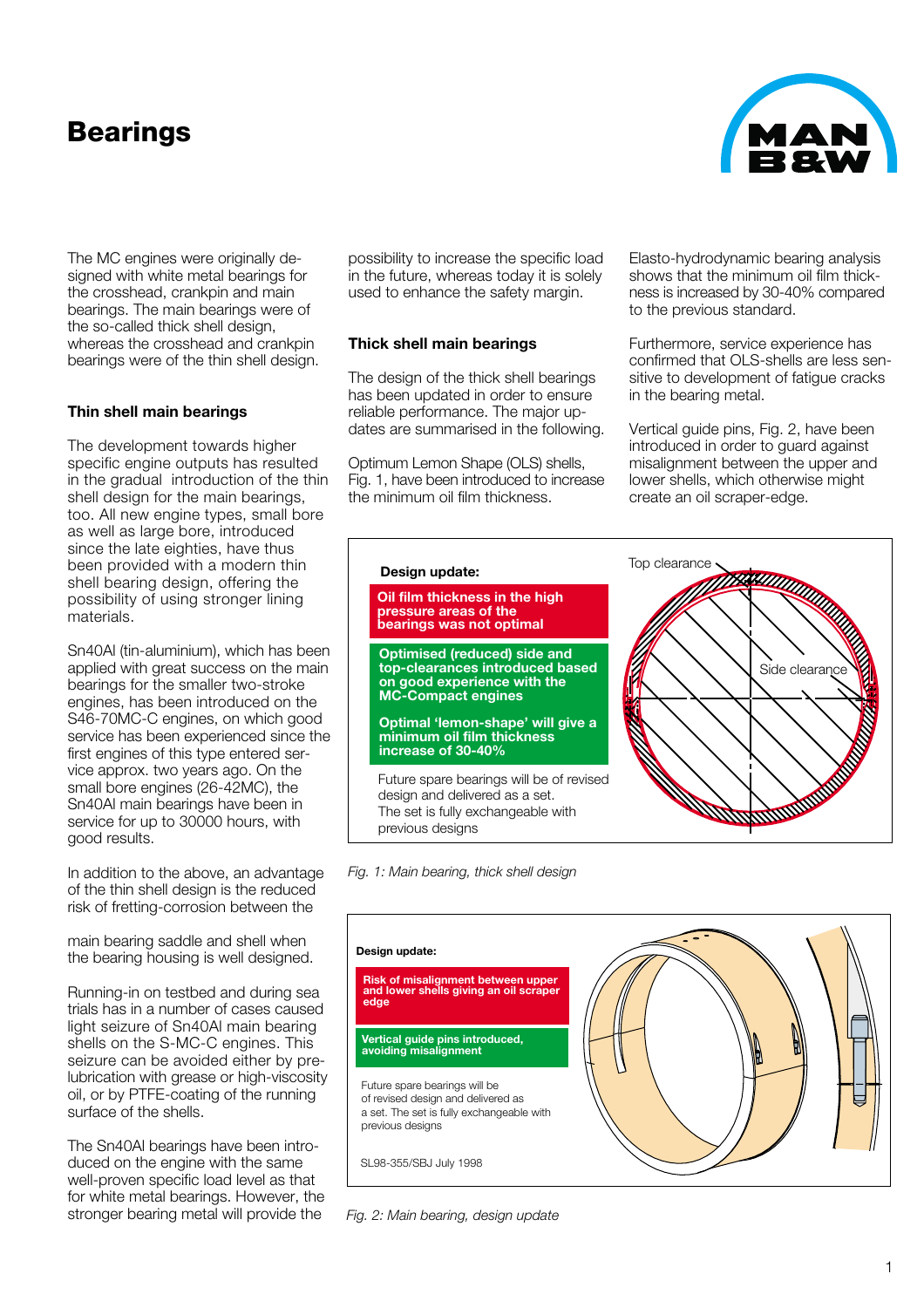A further design update involves the introduction of stricter symmetry tolerances at the sidewise guides for the main bearing cap. Adherence to these tolerances will prevent bulges in the shells caused by non-symmetrical positioning of the main bearing cap.

#### **Alignment aspects in relation to main bearings**

In the past few years, difficulties have been experienced in aligning the crankshaft of large diesel engines, in particular in large tankers. Traditionally, crankshaft alignment on large tankers, as well as on other vessels, has been performed based on a precalculated vertical position of the bearings, as well as of the main engine as such and, possibly, also involving an inclination of the entire main engine.

Upon completion of the precalculated alignment procedure, it has been the normal practice to check the alignment by means of a bearing load check (normally a so-called jack-up test) and by measuring crankshaft deflections. Such checks are normally carried out either in a dry dock or afloat alongside at the yard in a very light ballast condition.

Owing to repeated cases of bearing damage, presumably caused by a lack of static bearing loads in normal operating conditions (ballast and design draught), we have introduced modified alignment procedures for bedplate and shafting (crankshaft and propulsion shafting) as well as modified vertical offsets of main bearing saddles.

The modified bedplate alignment procedure is described in a new quality specification in which the so-called sag of the bedplate is introduced in order to counteract hog caused partly by hull deflections due to loading down of the vessel, and partly by deformations due to the heating-up of the engine and certain tanks.

Fig. 3 shows bedplate deformations measured by the piano-wire method, on the topflange of the bedplate on the exhaust side and on the camshaft side



*Fig. 3: Bedplate alignment for 7S80MC for VLCC*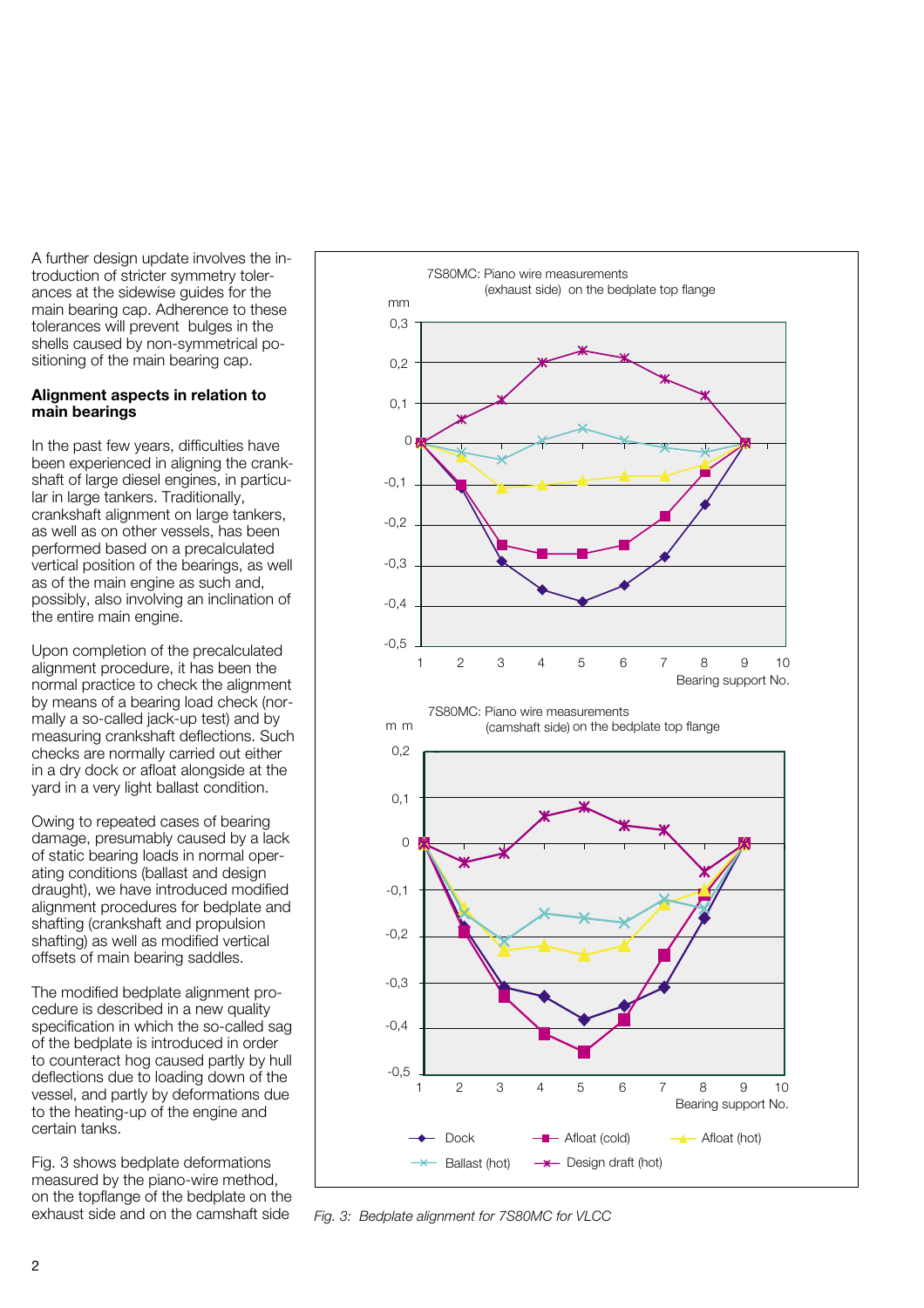

*Fig. 4: Two alternative designs of staybolts*

of a 7S80MC installed in a VLCC. For this engine, a bedplate sag of 0.4 mm was the aim during alignment in dry dock.

As can be seen in the diagrams, no major change was recorded between the alignment conditions in dry dock

and in the afloat condition. Therefore, our quality specification allows for bedplate alignment and the pouring of chockfast supporting chocks in dry dock for vessels where shipyards have such experience. Previously, we recommended aligning afloat.

Furthermore, it is seen that when the engine is in hot ballast and in hot design draught conditions, an optimal compromise with respect to bedplate alignment in service conditions is obtained with the pre-chosen sag of 0.4 mm during alignment.

In the quality specification, we have included recommendations for bedplate sag for all engine types in the MC/MC-C programme.

The quality specification also contains guidelines for the shaft alignment procedures necessary to obtain an equal bearing load distribution among the main bearings in operating conditions on large vessels.

Furthermore, in order to facilitate this optimum load distribution among the main bearings, the previously mentioned offsets in the bedplate at the main bearing saddle have been introduced in the aft end of all MC/MC-C engines.

Fig. 4 shows deformations as a result of staybolt tightening for the two alternative designs of staybolts:

A: The traditional long 'single' staybolts used until a few years ago on all major two-stroke engine makes

B: The short 'twin' staybolts introduced on newly designed MC/MC-C engines